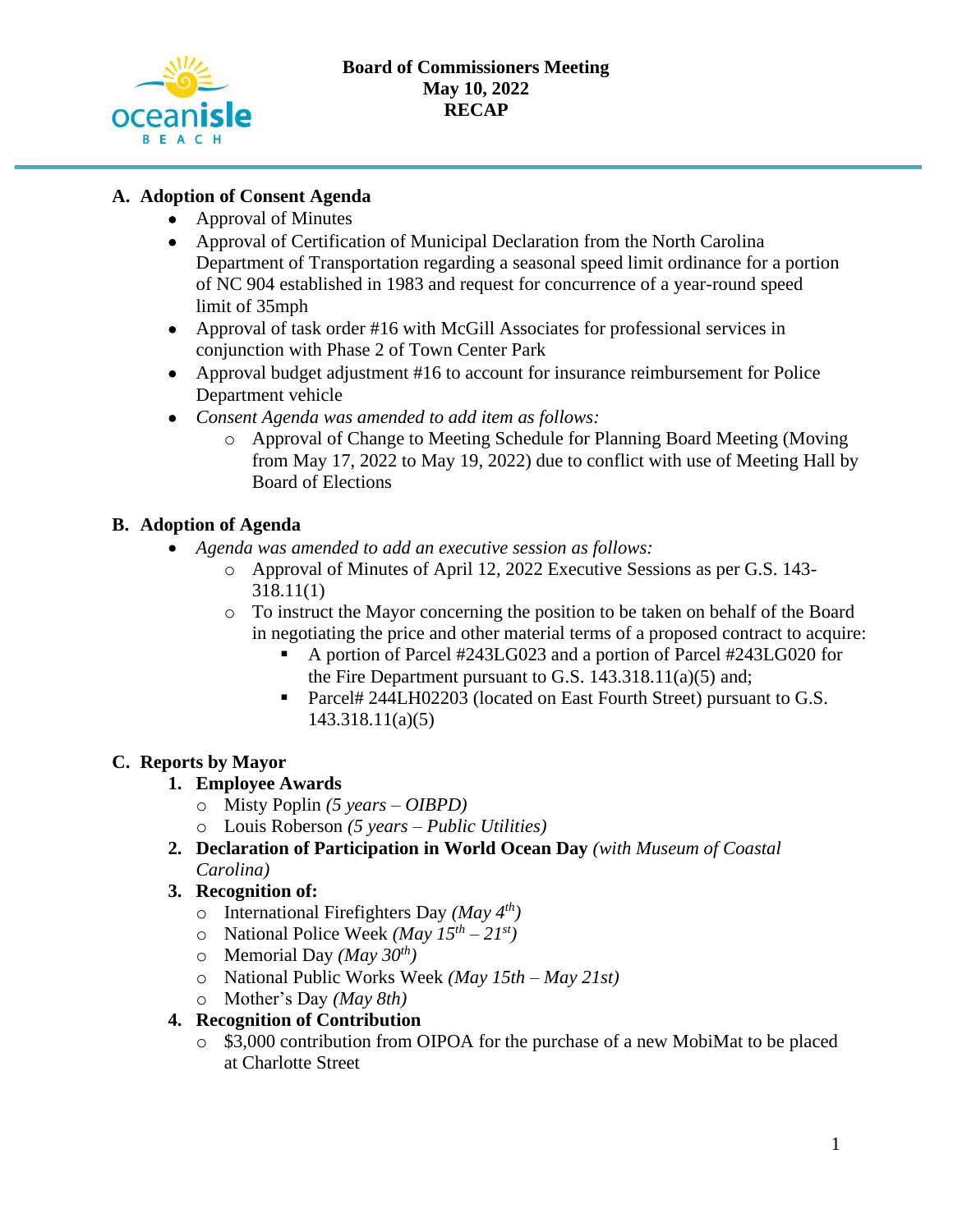

## **D. Departmental Report Highlights**

- Administration
	- o Sea oat planting project complete
	- o No sand fence currently available supply chain issues
	- o Town seeking permit to use hay bales as an alternative to sand fence
	- o Terminal Groin savings of \$1,995,643.86 mainly due to the actual amount of stone tonnage required
	- o Proceeding with work on public boat lift/ramp (for emergency response)
	- o Brunswick County Tax Revaluation (2023) is now in process
- Police Dept
- Public Utilities
	- o Started clean-up process at Ferry Landing Park to re-open portions of the area for public use
	- o Replaced fire hydrants on Concord and Richmond
- Fire Dept
- CAMA
	- o Lumberton Access Re-opened
	- o Pedestrian crosswalk signs to be reinstalled as soon as hardware arrives
	- o NCDOT completed dune construction near 450 E. Second Street
- Planning & Inspections
	- o 6 new SF homes within the Town Limits, 7 in the ETJ
	- o Updated information regarding artificial turf in the 30-foot buffer zone (contact Planning Department for more information)

#### **E. Old Business**

- **1. Discussion and Possible Action Regarding Public Input Survey Results – 3 W. Third Street**
	- *Town Clerk presented survey results (553 total respondents, 92.38% of respondents were Property Owners)*
	- *Motion passed to engage an architect to move forward with drafting design and specs for Board consideration*

# **F. New Business**

- **1. Discussion Regarding Approval of Group Activity Application – Run OIB**
	- *Motion passed to approve 2022 Run OIB on Saturday, October 22, 2022 from 7:00am – 10:30am to include sections of roadway on the island and off-island including one-lane of the bridge.*
- **2. Discussion Regarding Approval of Board Rules of Procedure**
	- *Motion passed to approve Rules of Procedure (with recommended edit to page 8, 13(4)) for Town of Ocean Isle Beach Board of Commissioner Meetings as adapted from NC Open Meetings Law, NC General Statutes and Robert's Rules of Order*